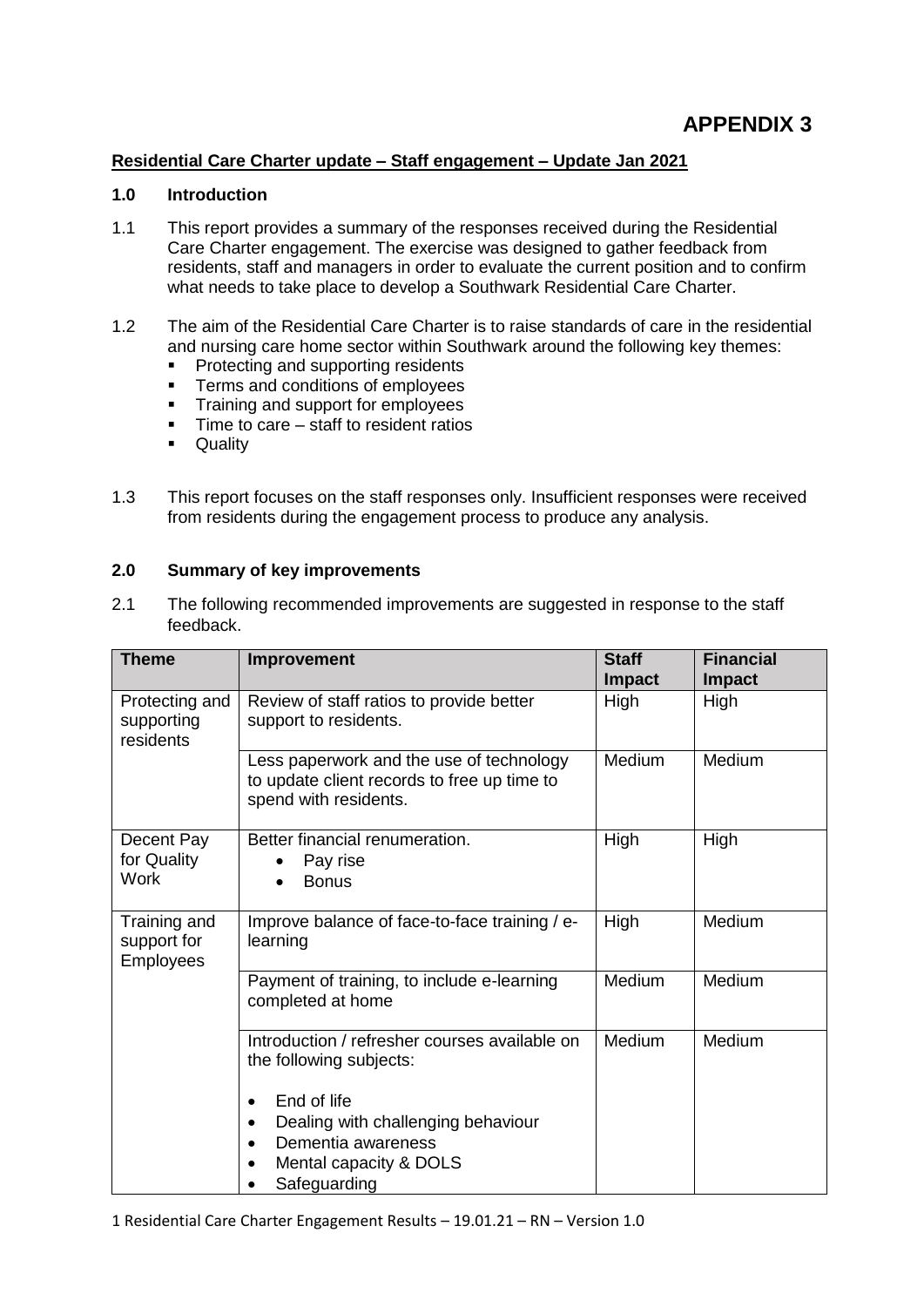|                              | Testing for infectious conditions<br>$\bullet$<br>'swabbing' and storage                |        |        |
|------------------------------|-----------------------------------------------------------------------------------------|--------|--------|
| Time to care                 | Monthly shift pattern with weekly update                                                | Medium | Low    |
|                              | Paid handovers between shifts                                                           | Medium | Medium |
| Other<br><i>improvements</i> | Improved joint working / interaction between<br>care homes, social worker and brokerage | Medium | Low    |

### 2.2 The full range of suggested improvements for improving trust and recognition are provided below.

| <b>Recognition Type</b>   | <b>Detail</b>                                                                                                                          | <b>Financial</b><br><b>Impact</b> |
|---------------------------|----------------------------------------------------------------------------------------------------------------------------------------|-----------------------------------|
| Informal<br>recognition   | Thanks for doing a good job                                                                                                            | Low                               |
|                           | Celebrating staff birthday and special occasions                                                                                       | Low                               |
|                           | Feeling like the manager listens to them and acts on<br>issues raised                                                                  | Low                               |
|                           | Feeling motivated and supported by management                                                                                          | Low                               |
|                           | Opinions could be valued more and taken into account.<br>Frequent team meeting<br>Supervision (1-2-1)                                  | Low                               |
| <b>Formal Recognition</b> | Employer of the Month with a voucher                                                                                                   | Low                               |
|                           | Free cooked meals at work during COVID-19                                                                                              | Medium                            |
|                           | Annual staff awards                                                                                                                    | Medium                            |
|                           | Pay rise                                                                                                                               | High                              |
|                           | Yearly bonus                                                                                                                           | High                              |
|                           | Extra bonus from the Council to acknowledge how well<br>staff perform-Collective opinion of staff was to have a<br>financial incentive | High                              |
|                           | Gym equipment for staff to use during breaks                                                                                           | Medium                            |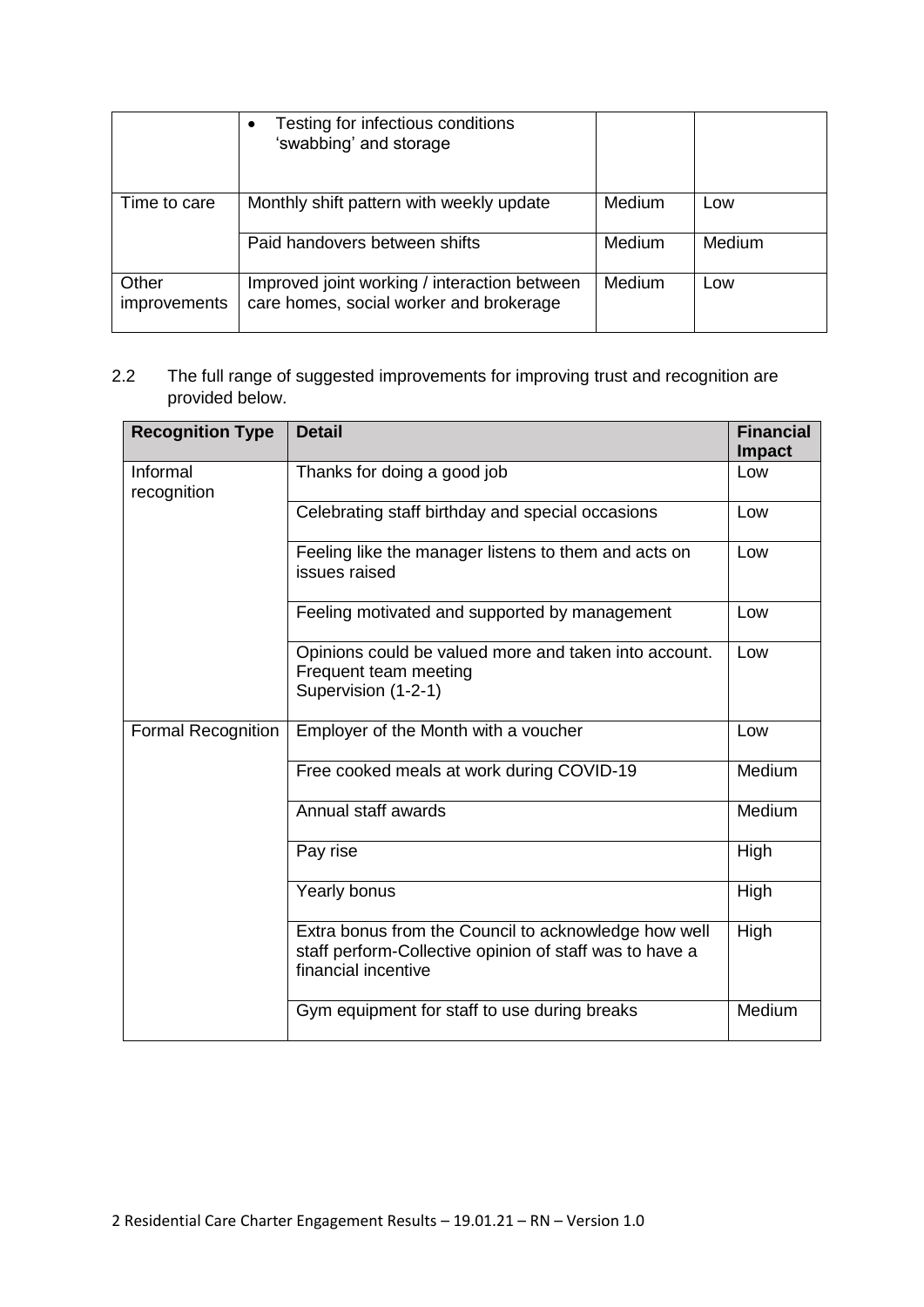#### **3.0 Results**

|                       | Anchor<br>(Rose<br>Court) | Гоwer<br><b>Bridge</b> | Athol<br>House | Queens<br>Oak | Unknown | Total |
|-----------------------|---------------------------|------------------------|----------------|---------------|---------|-------|
| Questionnaires        | U                         | 23                     |                | 13            |         | 43    |
| Engagement<br>Session | 6                         |                        |                | U             | υ       | 13    |
| <b>Total</b>          | 6                         | 30                     |                | 13            |         | 56    |

#### **3.1 Breakdown of responses by Care Home**

 *The Athol house session was attended by 6 managers, their feedback has been included in the analysis.* 

#### **3.2 Protecting and supporting residents**

3.2.1 Staff gave the following responses in relation to their ability to protect and support residents.

|                                                                           | Strongly<br>agree<br>land<br><b>Agree</b> | <b>Neither</b><br>agree or<br>disagree | Somewhat<br>disagree | Disagree Not<br>land<br>Strongly<br>disagree | lAnswered |
|---------------------------------------------------------------------------|-------------------------------------------|----------------------------------------|----------------------|----------------------------------------------|-----------|
| I have knowledge of the procedures to<br>follow if concerns are raised    | 88.4%                                     | 4.7%                                   | 0.0%                 | 2.3%                                         | 4.7%      |
| My organisation acts on concerns<br>raised by patients / service users.   | 79.1%                                     | 11.6%                                  | 7.0%                 | $0.0\%$                                      | 2.3%      |
| I have adequate materials, supplies and 76.8%<br>equipment to do my work. |                                           | 4.7%                                   | 16.3%                | 2.3%                                         | $0.0\%$   |
| There are enough staff to resident<br>ratios for me to do my job properly | 55.8%                                     | 32.6%                                  | 4.7%                 | 7.0%                                         | $0.0\%$   |

- 3.2.2 Only 55% of staff that completed the survey agreed that there were enough staff to resident ratios for them to do their job properly.
- 3.2.3 Staff ratios received a mixed response during the face-to-face staff sessions. Some staff reported sufficient numbers with others expressing the desire to have more time to care to enjoy working with residents in that moment. Staff fed back the following:
	- If there is staffing shortage, we just take more time to do the job.
	- There needs to be a recognition that for the residents this is their home
	- It is not all task orientated if it is then it takes something away, but not enough staff so this is compromised.
	- We need more time with residents, less paperwork by using electronic care records. Better use of technology to free up time to care
- 3.2.4 Further areas where improvement to the way residents can be protected and supported were identified: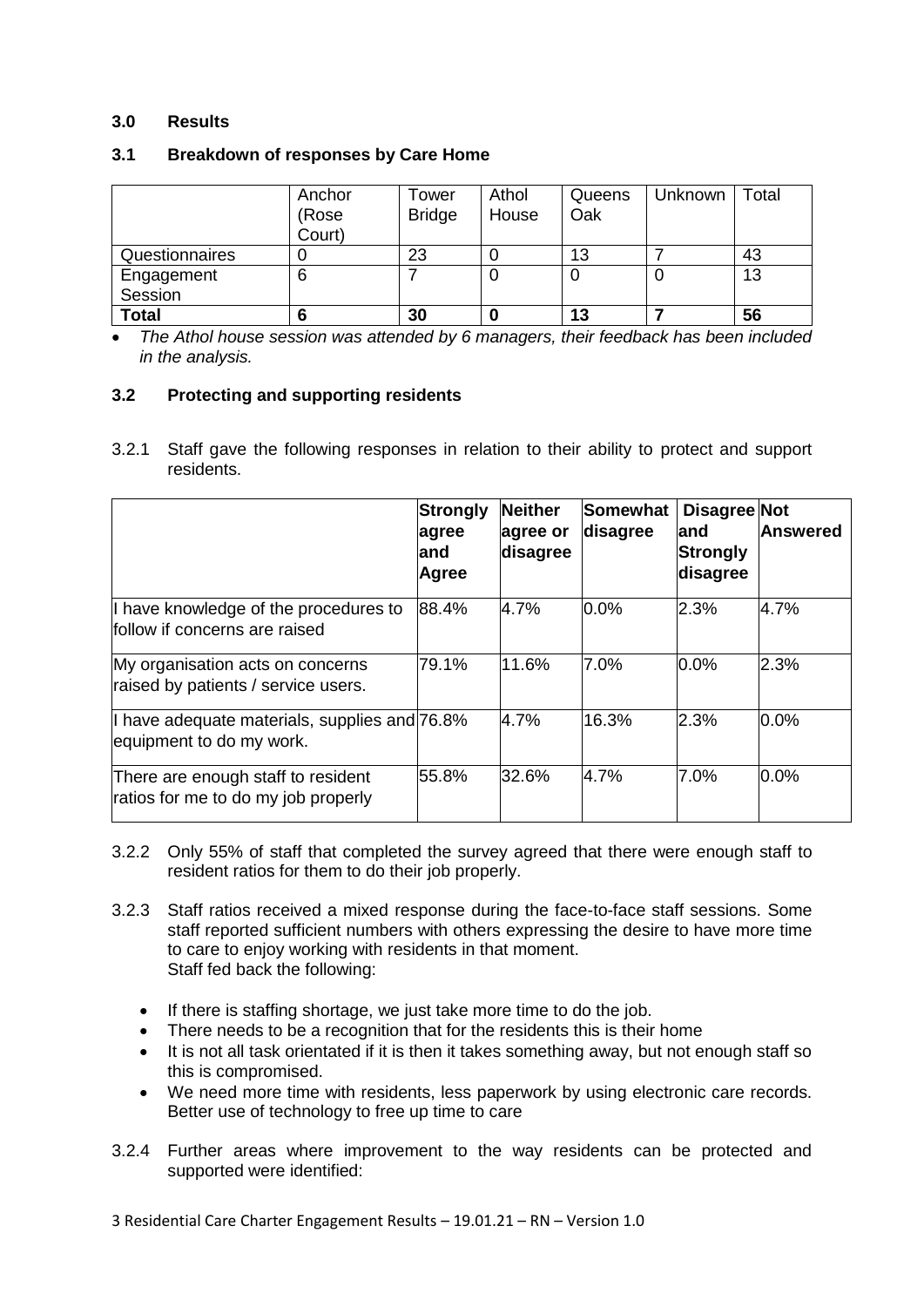- Knowing the person and understanding their culture.
- Variety of food provision
- To be proactive not reactive
- Updated facilities (present premises are dated)
- Greater funding resource for activities for residents, to provide tailored activity packages for all residents according to differing abilities
- Use of technology (e.g., mobile phones with apps to support electronic updating of client care records) would free up staff time to provide care
- Improvements to the job person specification to recruit the people with the right personal attributes to enable them to care.

### **3.3 Decent Pay for Quality Work**

- 3.3.1 No staff were are on zero hours contracts.
- 3.3.2 Questions about pay were not included in the staff survey, however staff identified the following areas where pay could be used to demonstrate they were trusted and recognised for their hard work:
	- Better financial renumeration.
	- Pay rise
	- Yearly bonus
	- Extra bonus from the Council to acknowledge how well staff perform-Collective opinion of staff was to have a financial incentive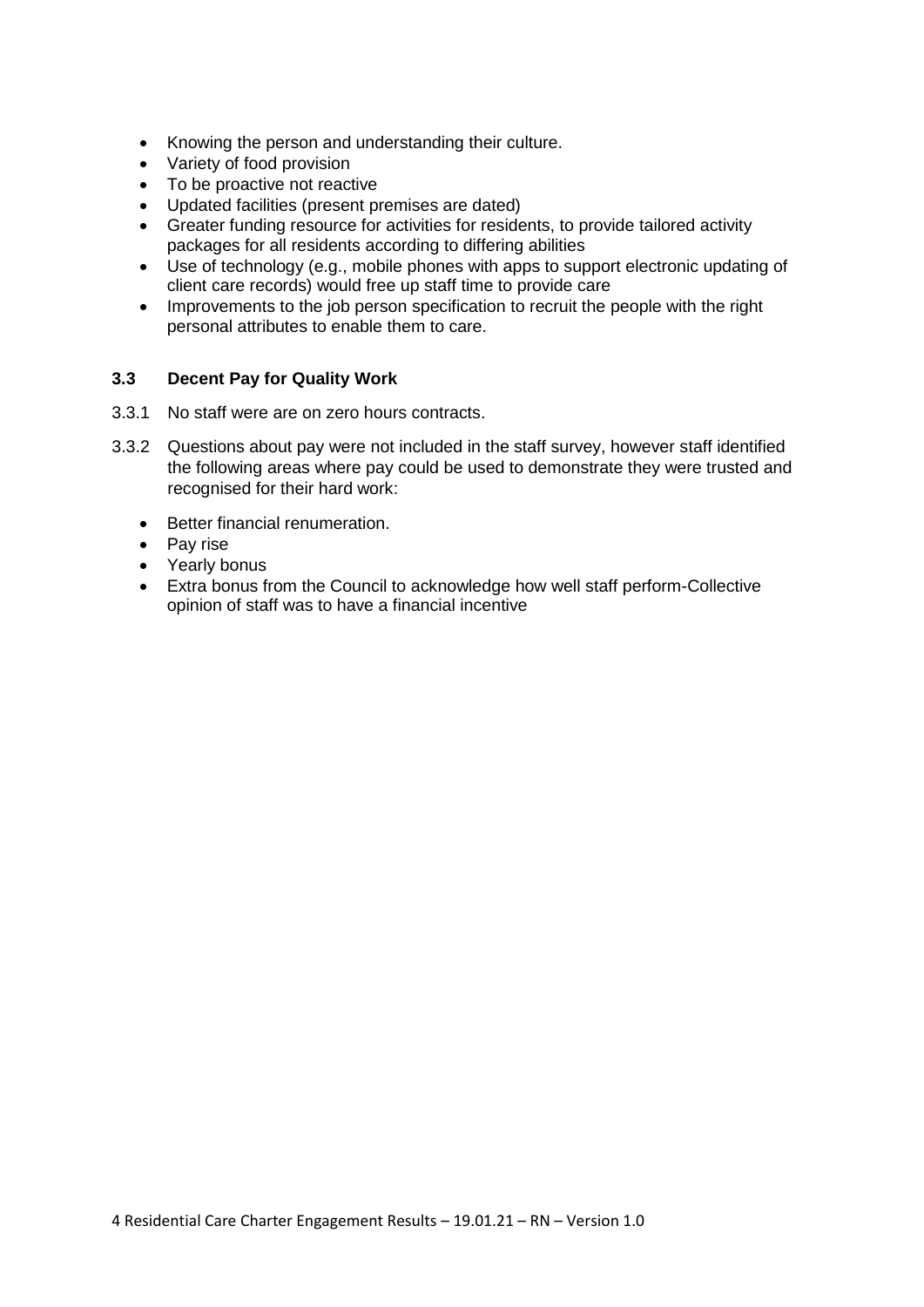# **3.4 Training and Support for Employees**

# 3.4.1 Training Method

- E-learning was the method of training most used in the last 12 months, although the majority of staff (69%) preferred classroom in person training.
- The preference for face-to-face training was reinforced during the face-to-face sessions.



| What type of training style would you like to see more of? | <b>Total</b>   | <b>Percent</b> |
|------------------------------------------------------------|----------------|----------------|
| Classroom - in person                                      | 30             | 69.9%          |
| Classroom - Via Zoom/Teams                                 | -9             | 20.9%          |
| E learning                                                 | 14             | 32.6%          |
| Shadowing                                                  | 10             | 23.3%          |
| <b>Not Answered</b>                                        | $\overline{A}$ | 9.30%          |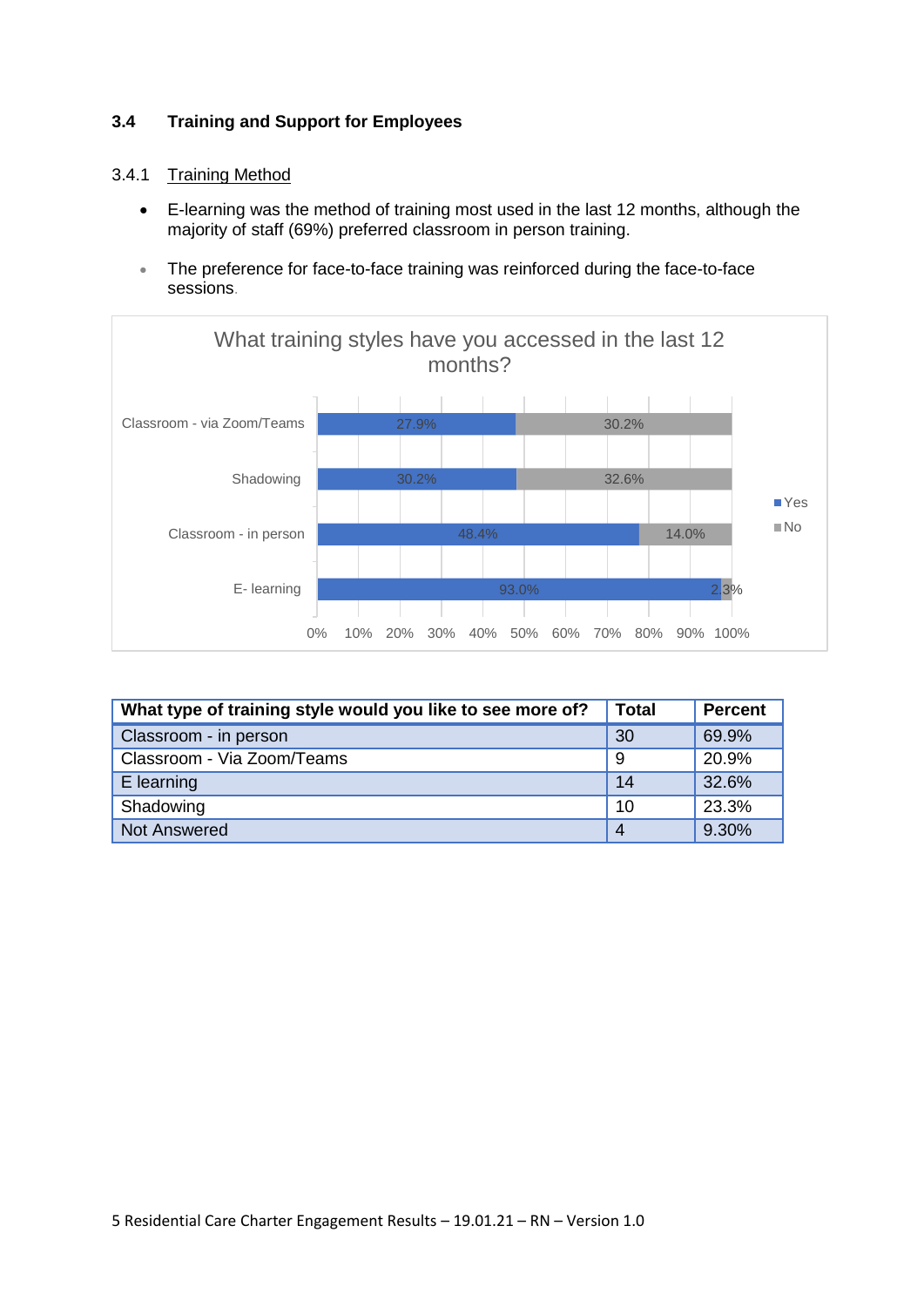# 3.4.2 Training Content

 Dementia and mental capacity were amongst the top 10 requested training in the survey. During the face-to-face sessions staff mentioned need for End-of-Life training and dealing with challenging behaviours**.** 

|    | Dementia awareness                                                 | 55.8% |
|----|--------------------------------------------------------------------|-------|
| 2  | Mental capacity & DOLS                                             | 53.5% |
| 3  | Safeguarding                                                       | 51.2% |
| 4  | Testing for infectious conditions<br>'swabbing' and storage        | 44.2% |
| 5  | <b>Falls awareness</b>                                             | 41.9% |
| 6  | Infection Control and Prevention -<br>reducing cross contamination | 41.9% |
| 7  | Equality & diversity                                               | 39.5% |
| 8  | Moving & handling                                                  | 39.5% |
| 9  | Health and safety                                                  | 39.5% |
| 10 | Deteriorating adults                                               | 39.5% |

#### 3.4.3 Training During Work Time

• The majority of staff (72%) are provided with free training in work time with cover to enable them to attend.

| Are you provided with free training during work time? |     | <b>Percent</b> |
|-------------------------------------------------------|-----|----------------|
| Yes                                                   | 31  | 72.09%         |
| <b>No</b>                                             | 3   | 6.98%          |
| Don't know                                            |     | 16.28%         |
| <b>Not Answered</b>                                   | - 2 | 4.65%          |

- Each care home had different rules around payment for training. A summary of the responses to this question are provided below:
	- $\circ$  Paid if you come into the home for 2 hours.
	- o Not meant to do on shift and most do it at home where it's not paid
	- o Staff get paid if working on their day off
	- o Staff don't get paid extra for carrying out e-learning on days off
	- o Staff felt they should paid for home-based e-learning.

#### 3.4.3 Further feedback on training.

- $\circ$  Ensure process for refresher and renewal of certificates for clinical practice.
- o Different types of training such as 'learning sets'.
- o Internal training needed to improve job and skills
- o Staff skills and competencies developed through training and kept update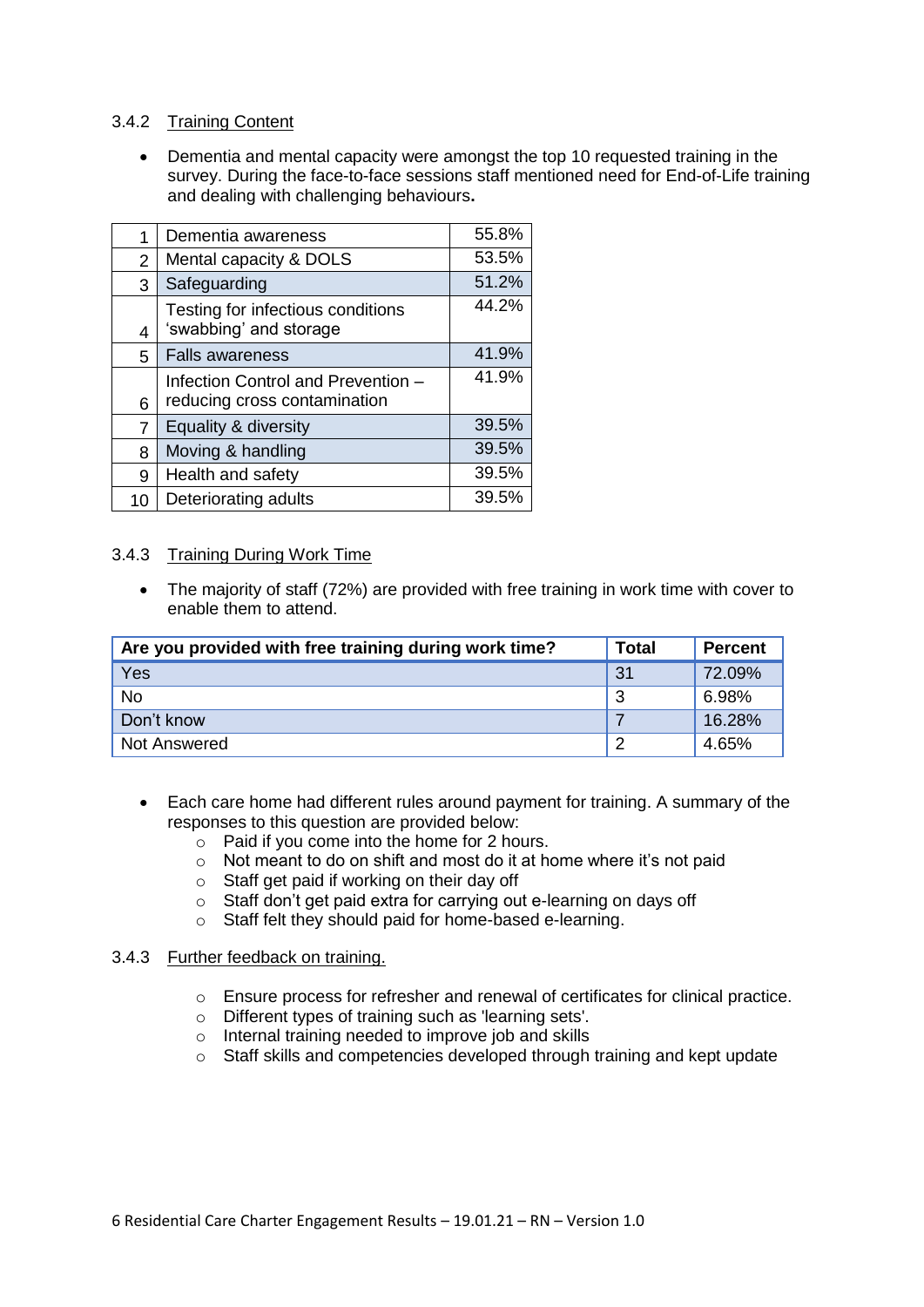## **3.5 Time to care**

3.5.1 Staff were informed about their shift patterns monthly and weekly. 72% of staff were happy with this frequency.

| How often are you informed of your shift patterns? | <b>Total</b> | <b>Percent</b> |
|----------------------------------------------------|--------------|----------------|
| <b>Weekly</b>                                      | 18           | 41.9%          |
| <b>Fortnightly</b>                                 | 2            | 4.7%           |
| <b>Every 3 weeks</b>                               | $\Omega$     | 0.0%           |
| <b>Monthly</b>                                     | 13           | 30.2%          |
| Other, please specify                              | $\mathbf{z}$ | 16.3%          |
| <b>Not Answered</b>                                | 3            | 7.0%           |

#### **3.5.2 The following feedback was received during the staff sessions about the time available to care.**

- Time to care for them is about quality not quantity.
- Having sufficient time to provide high quality, personalised care to residents is critical
- There are occasions when they don't have sufficient time to care on account of the complex needs of some residents.
- Handovers to enable incoming shift to understand particular needs and challenges for individual residents.
- Staff have 3 shift handovers of 30mins each during 24-hour period that they feel is sufficient to enable them to care effectively for residents.
- Staff are also paid for handover sessions between shifts.
- Staff feel that this approach also enables better use of time in providing care and support.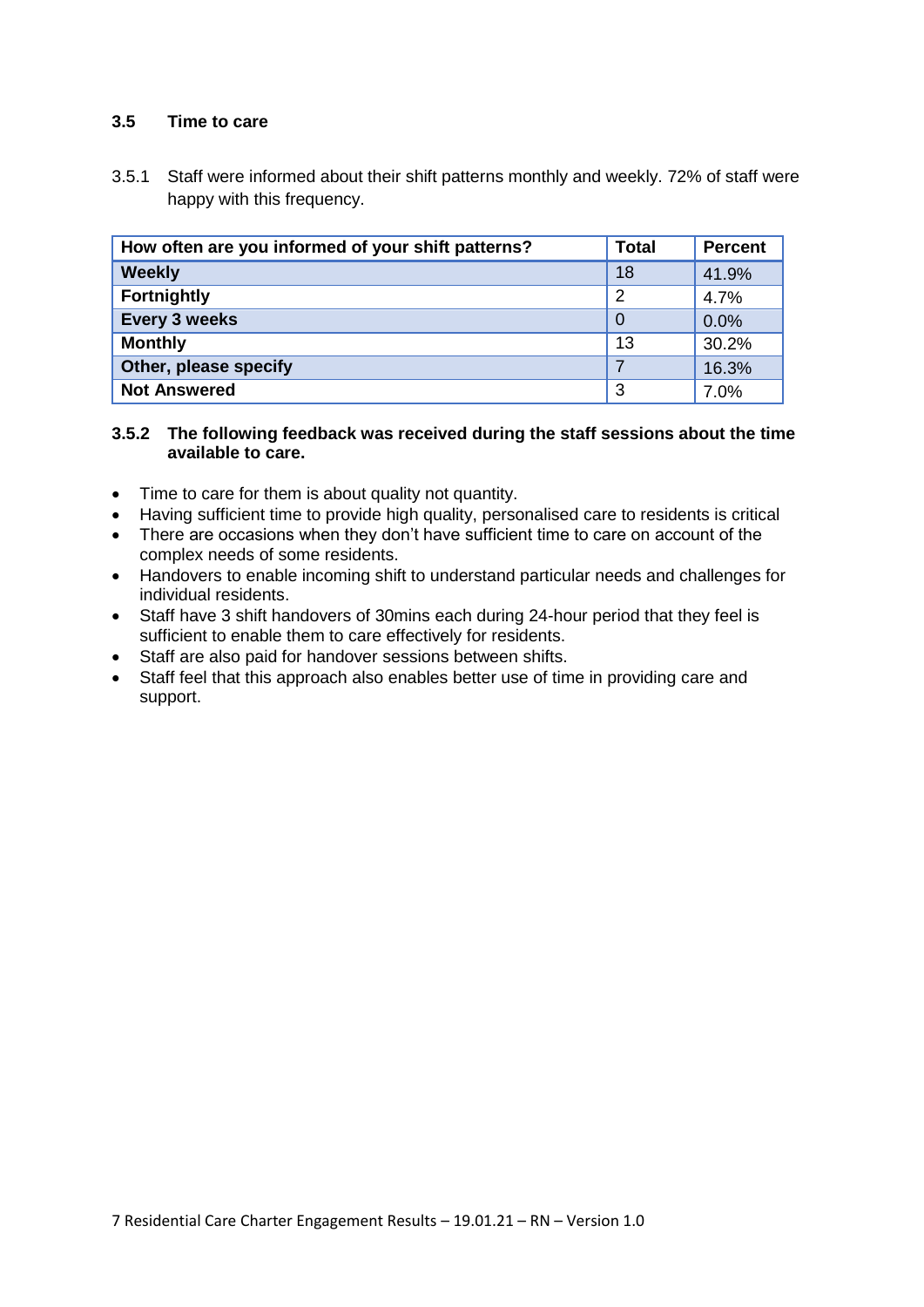### **3.6 Trust and Recognition**

- 3.6.2 There were no questions about trust and recognition contained within the survey, it was however discussed in detail at all the face-to-face sessions.
- 3.6.3 Below is a summary of the range of formal and informal recognition valued by staff.

| <b>Recognition Type</b>   | <b>Detail</b>                                                         | <b>Financial</b><br><b>Impact</b> |
|---------------------------|-----------------------------------------------------------------------|-----------------------------------|
| Informal                  | Thanks for doing a good job                                           | Low                               |
| recognition               | Celebrating staff birthday and special occasions                      | Low                               |
|                           | Feeling like the manager listens to them and acts on<br>issues raised | Low                               |
|                           | Feeling motivated and supported by management                         | Low                               |
|                           | Opinions could be valued more and taken into account.                 | Low                               |
|                           | Frequent team meeting                                                 |                                   |
|                           | Supervision (1-2-1)                                                   |                                   |
| <b>Formal Recognition</b> | Employer of the Month with a voucher                                  | Low                               |
|                           | Free cooked meals at work during COVID-19                             | Medium                            |
|                           | Annual staff awards                                                   | Medium                            |
|                           | Pay rise                                                              | High                              |
|                           | Yearly bonus                                                          | High                              |
|                           | Extra bonus from the Council to acknowledge how well                  | High                              |
|                           | staff perform-Collective opinion of staff was to have a               |                                   |
|                           | financial incentive                                                   |                                   |
|                           | Gym equipment for staff to use during breaks                          | Medium                            |

#### $3.7$ **3.7 Other areas for improvement**

3.7.1 Staff fed back the need for greater responsiveness from partner organisations and other external bodies. There is a need for more support from Social workers, no social worker called throughout the lockdown to find out how the clients were doing. In addition, response times for social workers can be slow at times.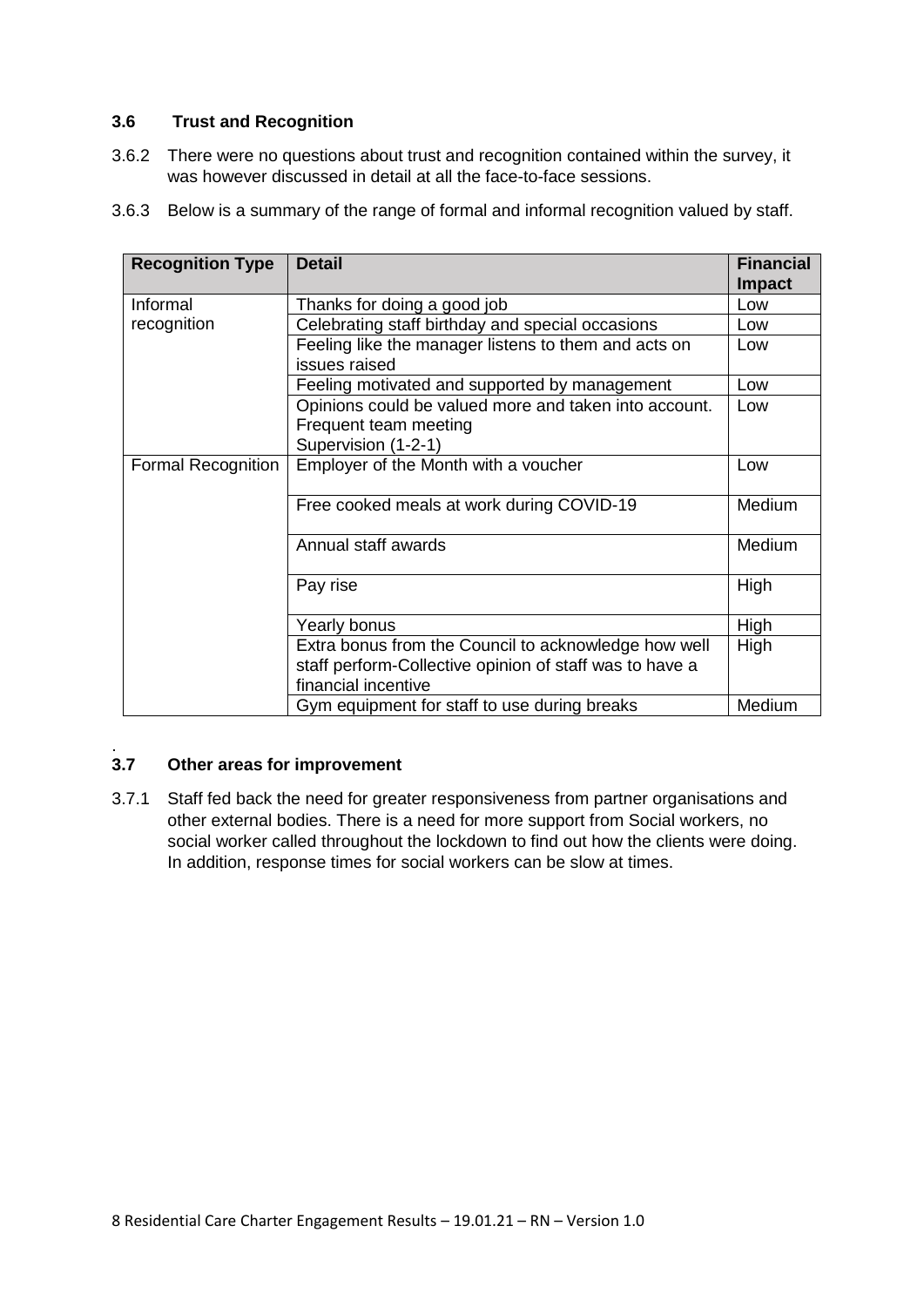# **Appendix 1 Engagement Approach – All Groups**

### **1.0 Introduction**

- 1.1 An approach to engaging with the Care Homes was agreed in February 2020, this was amended due to the impact of the COVID19 pandemic on care homes.
- 1.2 The preferred approach would have been to meet with resident's face to face, working in small groups or one-to-one to engage at a measured pace and in a sensitive way, this approach would have allowed allow colleagues to provide physical support to residents to help them to answer the questions, this would have taken place during pre-existing events such as coffee mornings and carers meetings.
- 1.3 Meetings with staff would have also taken place face-to-face at team meetings, in contrast to residents it was presumed that the staff would find the online survey accessible and easy to engage with.
- 1.4 Due to COVID19 there has been a national restriction on visitors in care home settings since March 2020, this limits the opportunity to meet with either residents or staff face to face in these settings.

### **2.0 Change of Approach**

2.1 During the first wave of COVID19, the work on the Residential Care Charter was paused with many business-as-usual activities to allow staff to focus work during the emergency period. The Council and CCG went into recovery mode in July 2020 and this this work was reinstated as a priority for The Council. Despite this, the ongoing restrictions to Care Home visitors meant the approach to engagement shifted towards online and virtual meetings.

#### **3.0 Staff Engagement**

- 3.1 Between August 2020 and December 2020, officers made the following attempts to encourage Care Home staff and managers to engage with the consultation:
	- Emails sent to encourage take up off the survey
	- Survey discussed on weekly calls to Care homes
	- Following feedback from staff experiencing difficulty with the online survey; paper surveys were distributed and collected from the Care Homes
	- Offers of virtual meetings with staff during handovers and other times to suit their shift patterns.
- 3.2 Despite attempts to increase uptake of the survey, the timing of the engagement was not appropriate in most cases as Care Home staff are predominately focused on controlling infections within their homes to prevent outbreaks. During this time Care Home staff and managers have been grappling with the complexity of data submissions, training, dealing with staff absences and loss of residents; it has been difficult to escalate this work as a priority.

# **4.0 Resident Engagement**

4.1 Lay Inspectors were appointed to support engagement with residents. They have also experienced challenges contacting residents and family under the current enhanced COVID19 restrictions and the subsequent challenges across the sector.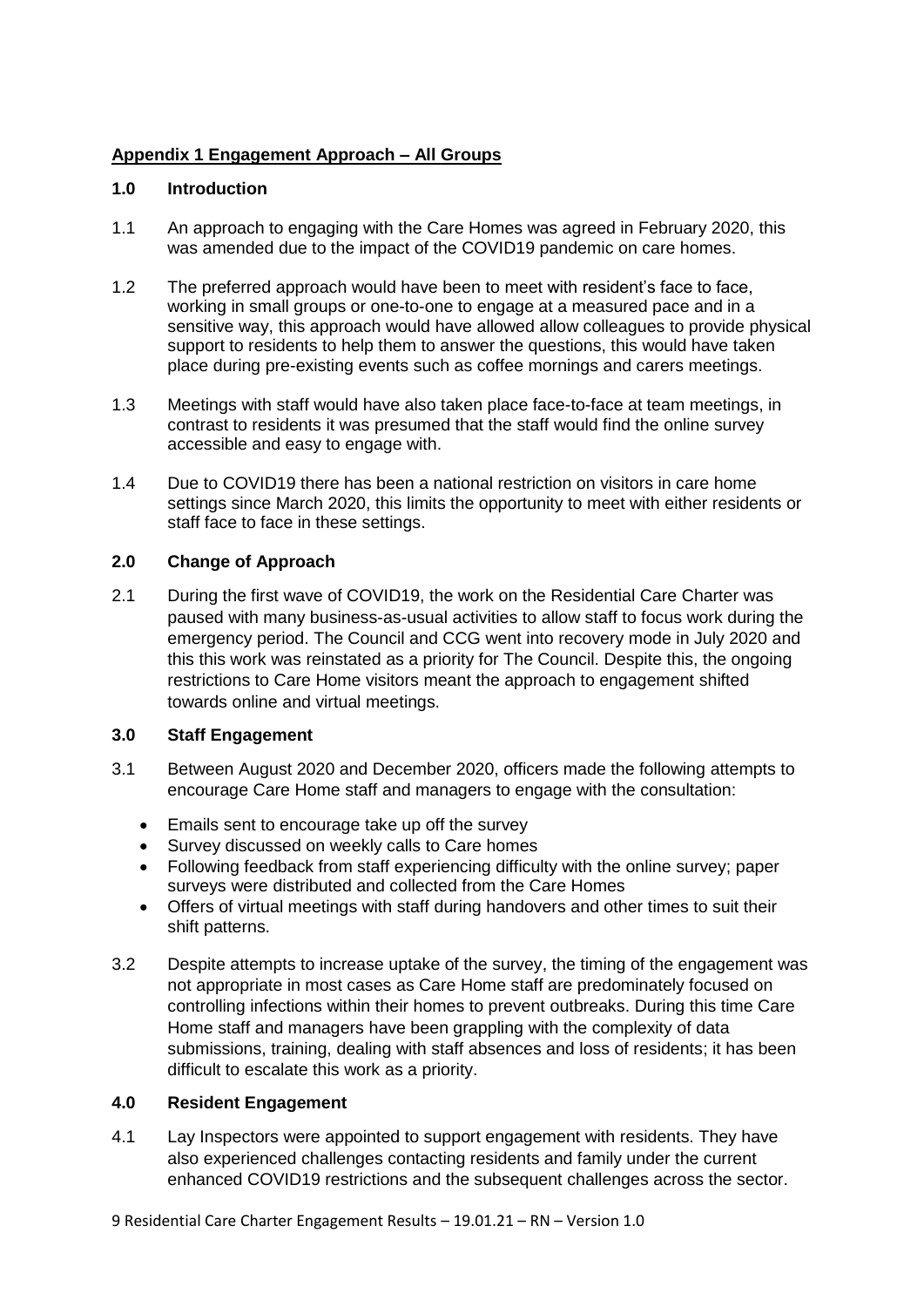4.2 A summary of their activity to date is provided below:

| Dec 20   | AKULS have two active volunteers to support with the survey                                                                                             |
|----------|---------------------------------------------------------------------------------------------------------------------------------------------------------|
| 8/12/20  | All homes contacted                                                                                                                                     |
|          | Acknowledgement received from Tower Bridge and Queens Oak (QO<br>indicated that they would be too busy to disseminate information till the new<br>year) |
| 14/12/20 | Anchor homes contacted via email                                                                                                                        |
| 21/12/20 | Flyer sent to all homes to send to residents electronically. No response<br>received.                                                                   |

4.3 Alternative approaches used to contact families:

- o Through internal and external Age UK Land S communication (i.e., sending out details of the survey on Twitter)
- o Mail outs to COPSINs and other voluntary sector partners (Alzheimer's Society, Southwark Pensioner's Centre, etc) Carers Well Being Hub etc
- o Older people network within Southwark- such as Former Lay Inspectors, Southwark Pensioner's Action Group etc.
- $\circ$  Social Care in order to publicise the work
- 4.4 Current position 18/01/21 There are 5 family members potentially lined up through the voluntary and community contacts.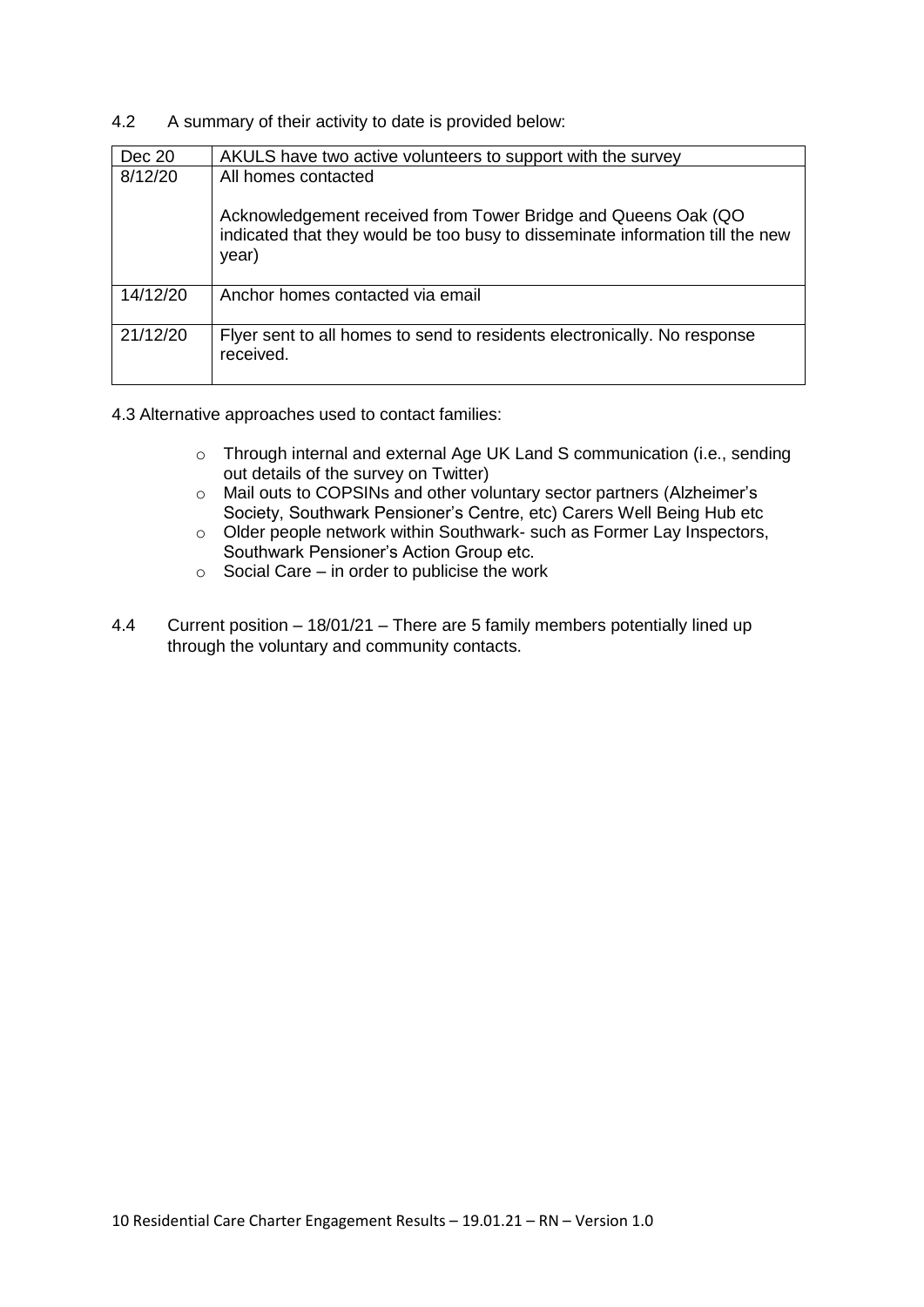# **Appendix 2 - Demographic Information – Survey Results**

**Sex**

|                     | <b>Total</b>    | <b>Percent</b> |
|---------------------|-----------------|----------------|
| <b>Male</b>         | 8               | 18.60%         |
| <b>Female</b>       | 33              | 76.74%         |
| <b>Not Answered</b> | $\sqrt{2}$<br>∠ | 4.65%          |

# **Sexual orientation**

|                                    | <b>Total</b> | <b>Percent</b> |
|------------------------------------|--------------|----------------|
| Heterosexual/straight              | 33           | 76.74%         |
| Lesbian/Gay woman                  |              | 2.33%          |
| Gay man                            | 0            | 0.00%          |
| <b>Bi-sexual</b>                   | 0            | 0.00%          |
| Other (please specify if you wish) | 0            | 0.00%          |
| Prefer not to say                  | 3            | 6.98%          |
| <b>Not Answered</b>                | 6            | 13.95%         |

# **Ethnicity**

|                                          | <b>Total</b>   | <b>Percent</b> |
|------------------------------------------|----------------|----------------|
| <b>White British</b>                     | 6              | 13.95%         |
| <b>White Irish</b>                       | $\overline{0}$ | 0.00%          |
| <b>White English</b>                     | $\overline{0}$ | 0.00%          |
| <b>White Scottish</b>                    | $\mathbf 0$    | 0.00%          |
| <b>White Welsh</b>                       | $\overline{0}$ | 0.00%          |
| <b>White Northern Irish</b>              | $\overline{0}$ | 0.00%          |
| <b>Other European</b>                    | $\overline{0}$ | 0.00%          |
| Other White (please specify if you wish) | $\overline{0}$ | 0.00%          |
| <b>Black British</b>                     | 5              | 11.63%         |
| <b>Black Caribbean</b>                   | $\overline{2}$ | 4.65%          |
| <b>Nigerian</b>                          | 1              | 2.33%          |
| Ghanaian                                 | 0              | 0.00%          |
| Sierra Leonean                           | $\overline{2}$ | 4.65%          |
| <b>Somali</b>                            | 0              | 0.00%          |
| <b>Other African</b>                     | 9              | 20.93%         |
| Other Black (please specify if you wish) | $\overline{0}$ | 0.00%          |
| <b>Asian British</b>                     | $\overline{0}$ | 0.00%          |
| Indian                                   | $\overline{0}$ | 0.00%          |
| <b>Bengali</b>                           | 3              | 6.98%          |
| <b>Chinese</b>                           | 0              | 0.00%          |
| <b>Pakistani</b>                         | $\overline{0}$ | 0.00%          |
| <b>Vietnamese</b>                        | $\overline{0}$ | 0.00%          |

11 Residential Care Charter Engagement Results – 19.01.21 – RN – Version 1.0